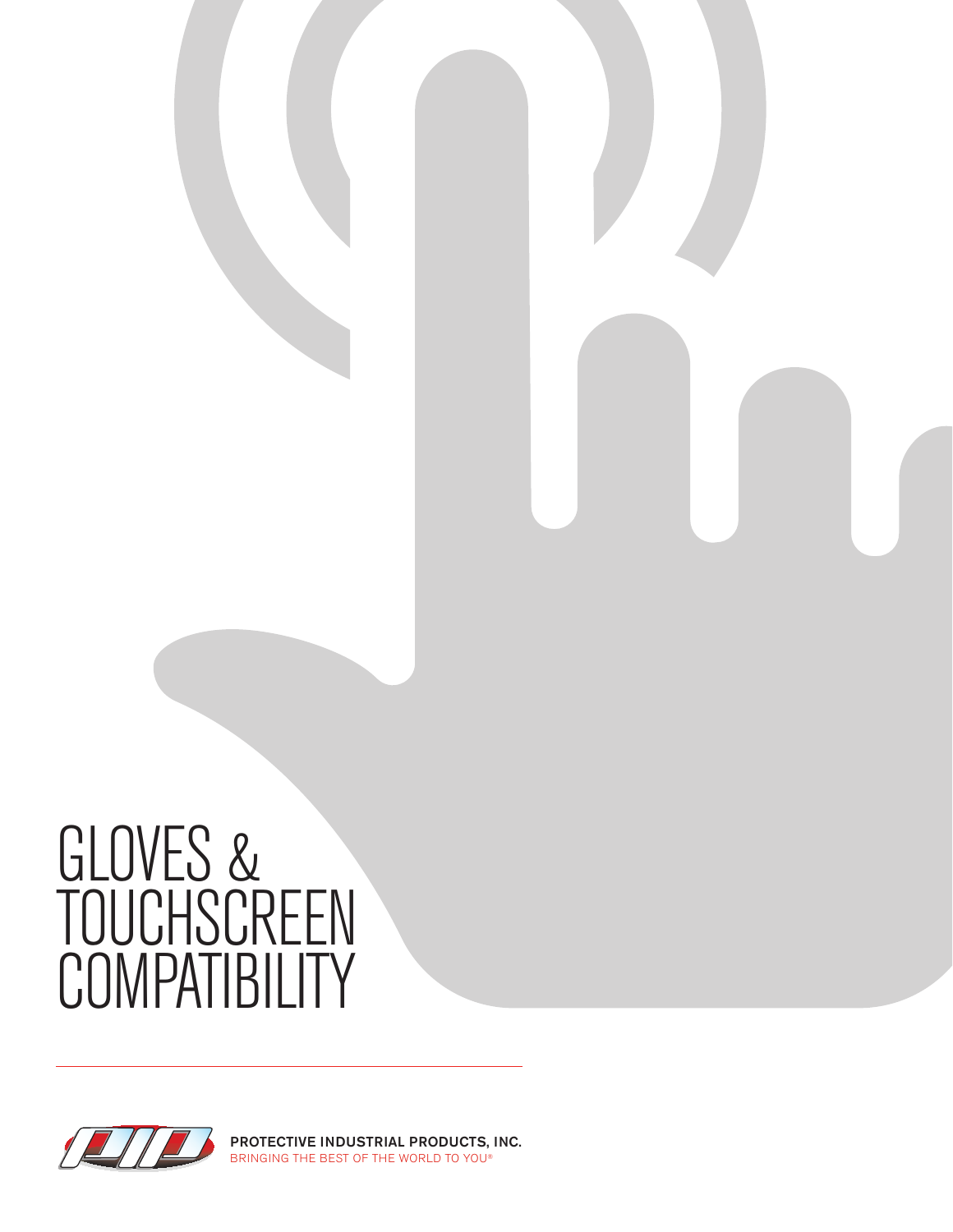# TOUCHSCREEN COMPATIBILITY IS NOT SO STRAIGHTFORWARD

A big question when selecting work gloves today is touchscreen compatibility. Understanding what constitutes touchscreen compatibility is not straightforward and there is more to it than just the glove.

First and foremost, we need to correct a common misconception that touchscreens work based on heat from fingers. It's not heat that generates touchscreen functionality, instead, most screens work either on finger pressure applied or electrical field disruption. Basically, this means there are two main types of touchscreen technologies.

### RESISTIVE

Resistive touchscreens are the most common type found on industrial controls. A resistive touchscreen has two transparent layers separated by a thin gap. These two layers have a conductive coating on the device's internal sides which both face each other. When these two layers of coating touch each other, a voltage is passed, which is in turn processed as a touch in that location. Because of this, one only needs to create a local pressure point to initiate a signal regardless of whether their fingers are bare or gloved. Resistive touchscreens are durable and reliable, but can only handle one touch point at a time — ruling out multitouch gestures like two-finger zoom and swipe command motions, synonymous with smartphones, tablets and newer laptops. It is, however, easy to understand why resistive technology is the first choice for most touchscreen controls found on industrial machinery.



Resistive touchscreen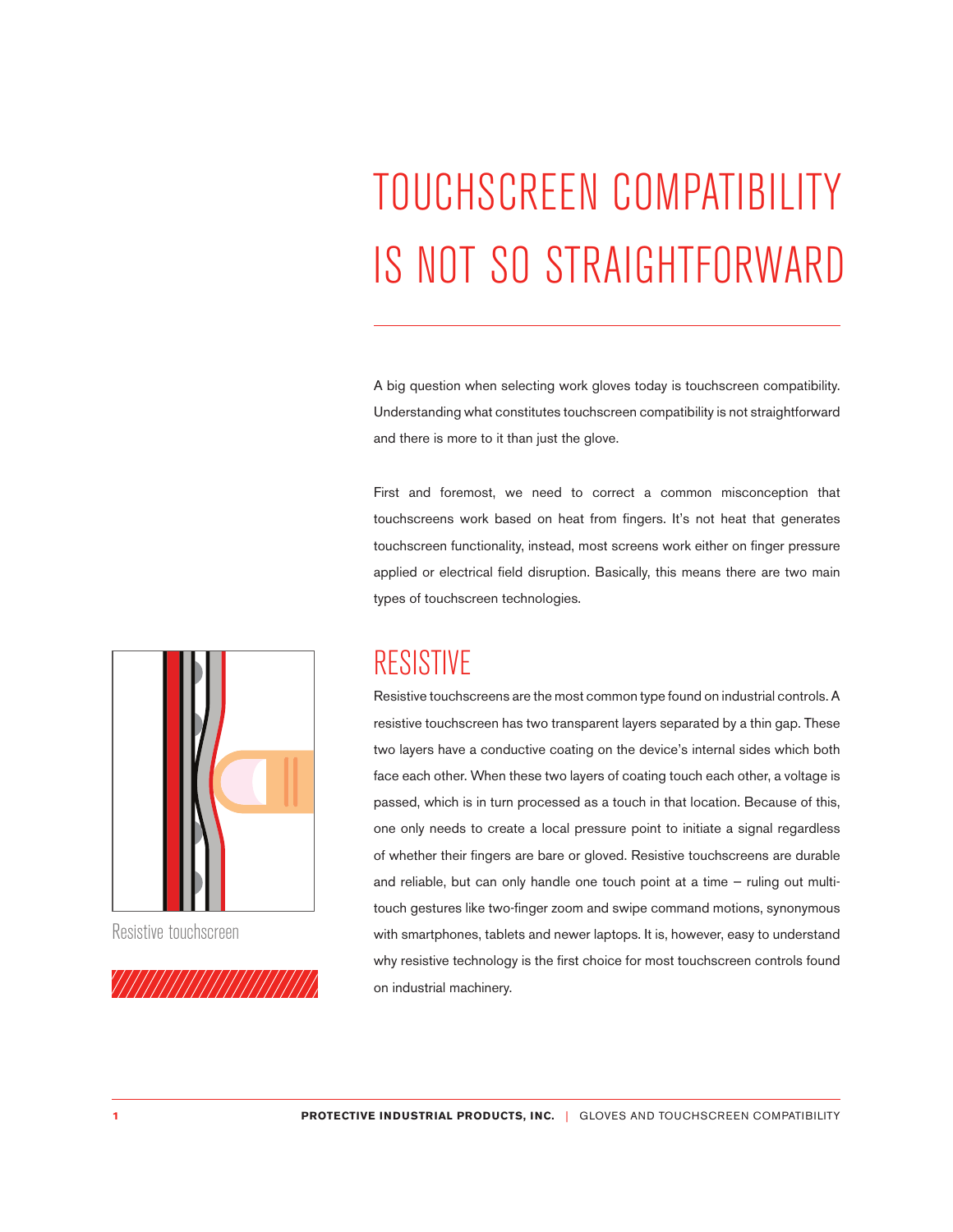

Capacitive touchscreen



#### CAPACITIVE

Unlike resistive touchscreens, capacitive screens do not rely on finger pressure. Instead, they work with anything that holds an electrical charge — including human skin. Our skin is comprised of atoms with positive and negative charges. Capacitive touchscreens coated with materials like copper or indium tin oxide, store electrical charges in an electrostatic grid of tiny wires — each thinner than a human hair. When there is finger contact with the screen surface, it changes electric fields and affects the capacitance. The processor determines the location of the electrical field disruption and commands are executed.

Understanding this, one can logically assume that capacitive touchscreens will not work with most gloves and certainly not with any coated gloves. But, correlation is also not quite so straightforward. Randomly trying different coated gloves on your smartphone will demonstrate that some will activate the screen to varying degrees of performance. Why is this the case?

 First, it clearly depends on the screen itself, physical properties like capacitance of the elements, drive signals and performance of the processor. Second, as noted above, the mechanism for capacitance applies to anything that affects the electric field on the surface of the screen. So, while most glove coatings are not intentionally developed to achieve a level of dielectric performance, some of the coating compounds tested provided a measurable level of conductivity that may be enough to affect the electric fields on a touchscreen, which depending on fingertip pressure and/or time, will have an effect on screen functionality and responsiveness. Think of how fingertip pressure can compress the coating to a very thin layer at the contact point – enough to affect the electric fields. Furthermore, as if all of this wasn't complicated enough, most gloves with a black coating contain an inherently semi-conductive carbon material. The mere presence of carbon black allows many coated gloves to work at varying degrees of functionality with different tablet and smartphone screens.

Based on our testing, we've concluded that most disposable gloves and thinner coated seamless knit gloves will work with tablets or smartphones. We do, however, caution that there are noticeable variations, with some requiring a little more pressure or response time. We've found that large touchscreens, such as those found on newer laptops, are responsive with disposable gloves, but may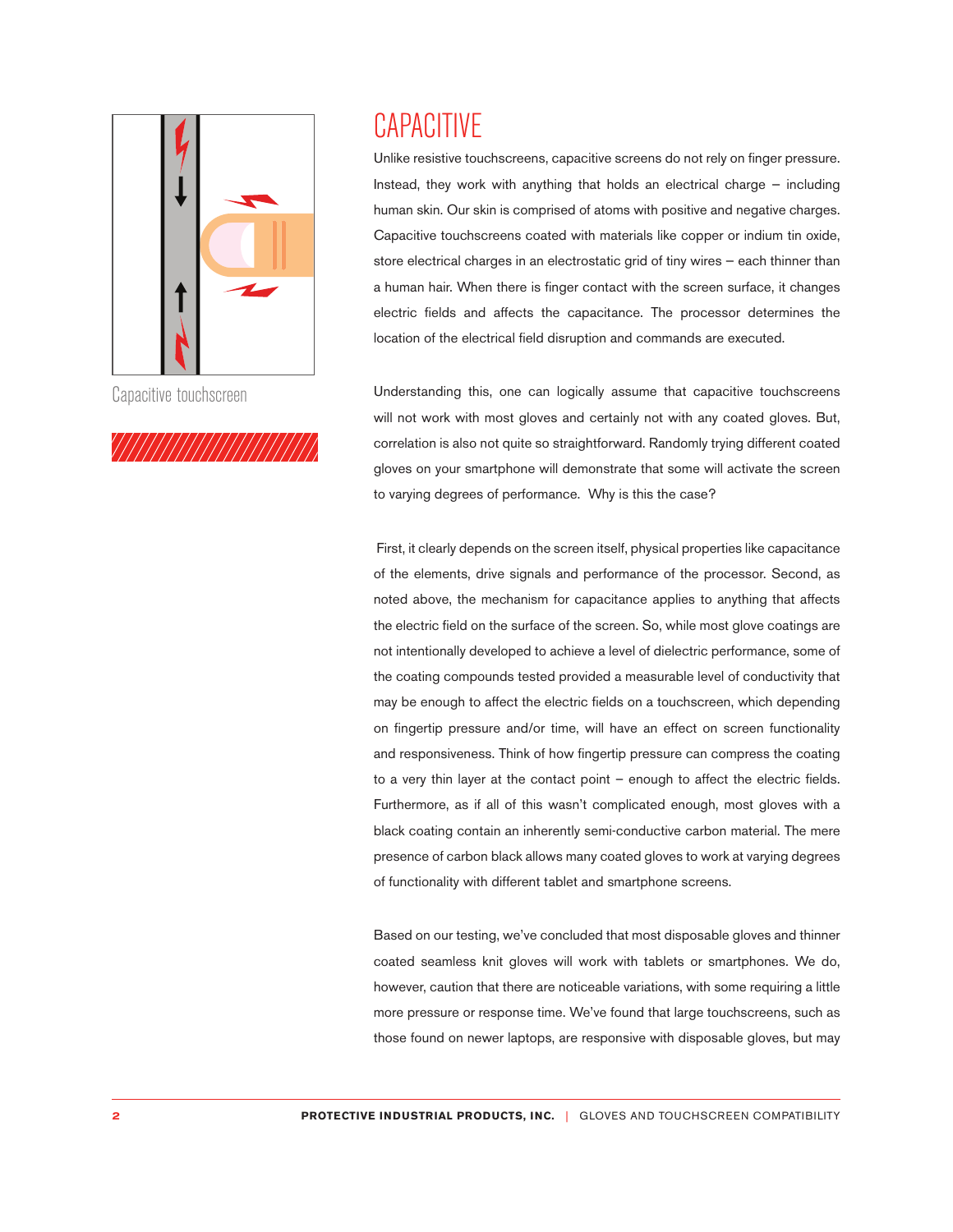not do well with coated seamless knit gloves. Touchscreens used on smaller devices such as tablets and smartphones are among the most sensitive. To avoid further issues with smartphones or tablets where fast precision swiping and scrolling is required, we recommend coated gloves with thin, non-tacky coatings. For less sensitive touchscreens, such as those found on laptops, we suggest the use of coated knit gloves that feature conductive fingertips designed to perform to bare-finger precision. (We remind you that all conductive tips will wear out after prolonged use.)

As the last point, it is important to mention that ill-fitting or wrong-sized gloves with fingers that are too long are unlikely to work. The excess material or air gap trapped in the tips will only serve to distance the electrical field rendering the gloves inoperative on touchscreens. To operate any touchscreen, fingers must fit snuggly against the inside tip of the gloves.

### SUMMARY

One can clearly understand now that glove touchscreen compatibility is not as simple as it seems. While we could make all our gloves with conductive fingertips, it would increase costs for a feature that only a small percentage of workers may need. In this article, we've learned three very important points:

First, most screens on modern industrial machines use Resistive technology that work via light finger pressure and hence will work with any glove.

Second, most black-coated gloves will work with a majority of the Capacitive touchscreens because they contain carbon black material that is inherently semi-conductive. Because it is semi-conductive, their effectiveness varies, based on the thickness of the coating.

Third, when someone asks: "Is this glove touchscreen compatible?," the best answer is: "Most black-coated work gloves are technically touchscreen compatible. However, since there are different types of touchscreens with varying degrees of touch responsiveness, only by trying it will you be able to determine if it will work with your touchscreen. Let's begin by first selecting the glove for your work application and then we will test for touchscreen compatibility."

One can clearly understand now that glove touchscreen compatibility is not as simple as it seems.